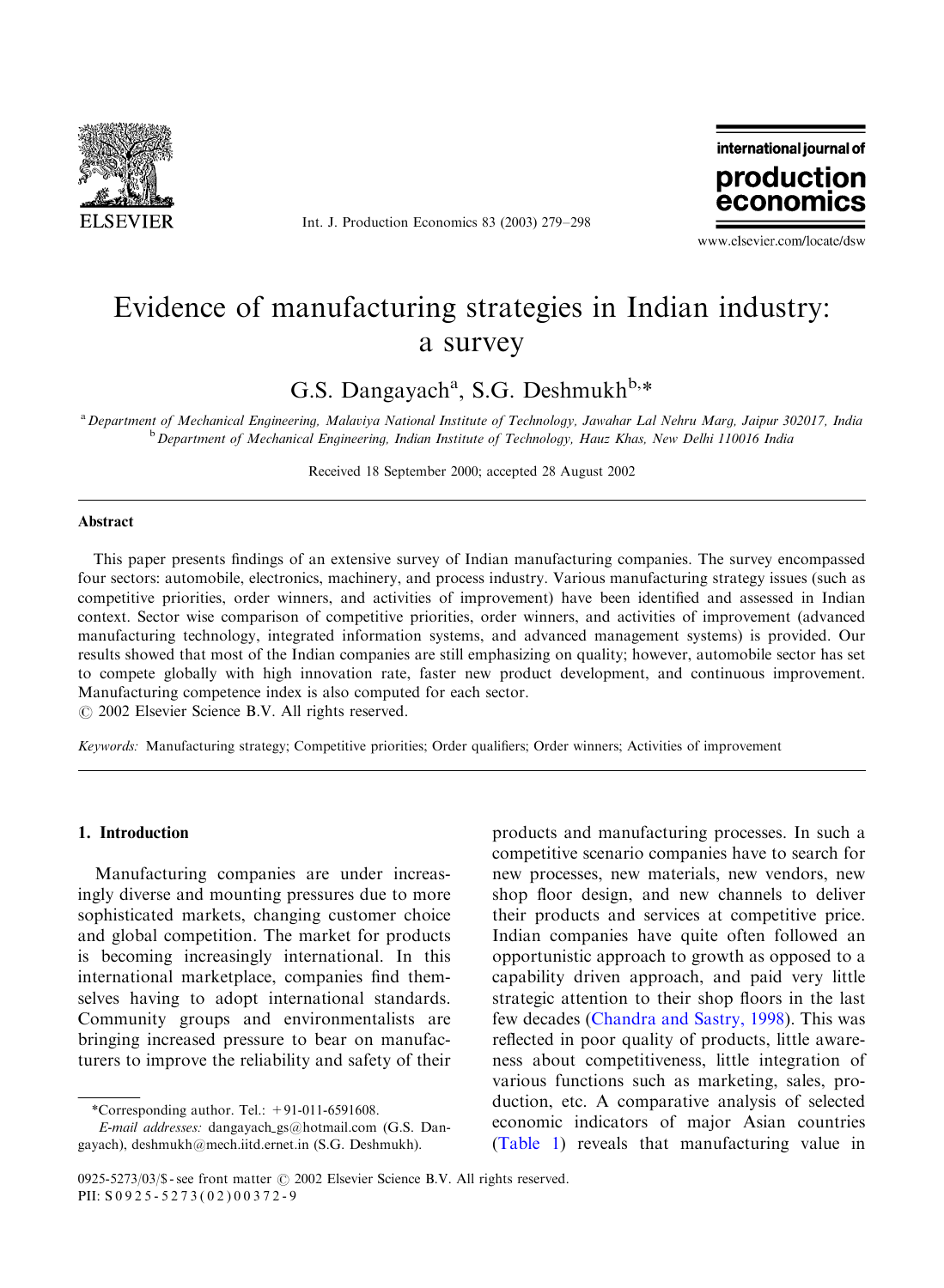<span id="page-1-0"></span>

| Select economic indicators of major Asian countries                               |                                          |                               |                                                                    |                |                    |                   |                            |       |
|-----------------------------------------------------------------------------------|------------------------------------------|-------------------------------|--------------------------------------------------------------------|----------------|--------------------|-------------------|----------------------------|-------|
| Indicator                                                                         | India                                    | Singapore                     | Hong Kong Korea                                                    |                | Malaysia           | Thailand          | Indonesia                  | China |
| Per capita gross national product<br>$(CNP)$ (US $$)$                             | 387                                      | 31900                         | 26400                                                              | 9511           | 4287               | 2450              | 981                        | 738   |
| Gross domestic product (GDP) (billion<br>$($ $8S$                                 | 360                                      | 96.3                          | $\sum\limits_{\mathbf{X}}$                                         | 442.5          | 97.5               | 157.3             | 214.6                      | 825.0 |
| Manufacturing (% of GDP)                                                          |                                          |                               |                                                                    |                |                    |                   |                            |       |
| Per capita R&D expenditure (US \$)                                                | $18$<br>$-33$<br>$-35$<br>$-52$<br>$-52$ | $26.49$<br>$25.49$<br>$25.49$ | $\begin{array}{l}\n 1 & 0 \\ 2 & 1 \\ 3 & 1 \\ 4 & 1\n\end{array}$ | ENER<br>Extrac | $3344727$<br>$X^4$ | $R \leq R \leq R$ | $X^{4}_{87}_{13.2}_{73.2}$ |       |
| Crude oil production (million tonnes)                                             |                                          |                               |                                                                    |                |                    |                   |                            |       |
| Export (billion US \$)                                                            |                                          |                               |                                                                    |                |                    |                   |                            |       |
|                                                                                   |                                          |                               |                                                                    |                |                    |                   |                            |       |
| Foreign exchange reserve (billion US \$)<br>Overall world competitiveness ranking |                                          |                               |                                                                    |                |                    |                   |                            |       |
| out of 59 countries as per world                                                  |                                          |                               |                                                                    |                |                    |                   |                            |       |
| competitiveness report 1999                                                       |                                          |                               |                                                                    |                |                    |                   |                            |       |
| Source: Statistical outline of India (1999–                                       |                                          |                               |                                                                    |                |                    |                   |                            |       |

India is about 18% of Gross Domestic Product (GDP). India has comparatively low per capita Gross National Product (GNP) and exports, i.e. US \$387 and US \$35 billion, respectively [\(Statis](#page--1-0)[tical outline of India, 1999–2000\)](#page--1-0).

Between the 1950s and the 1990s, India's industrial development policy was characterized by excessive regulation. Initially set up to avoid over capacity in a capital scarce economy, it spawned a maze of regulations governing product, capacity, technology and foreign exchange availability. In the late 1980s, inflows of foreign technology and equity were permitted and manufacturing capacity constraints lifted. The gradual opening of the Indian economy resulted in the entry of foreign competitors and expanded production by domestic manufacturers. By the 1990s, the Indian economy was undergoing structural change and imports were largely unregulated [\(Upadhyay and Kanavi, 1999](#page--1-0)).

Since the introduction of reforms in 1991, Indian firms are facing a very different competitive scenario compared to the past. The abolition of the license regime meant the end of protection and control measures. Manufacturing in India is at a critical juncture. The Indian perspective on manufacturing is characterized as a support activity for marketing and finance and invited little top management attention. Most of firms are still very far from world class practices. Meanwhile international competitors are continuously working on improving manufacturing, bringing in new products and making manufacturing more proactive and responsive ([Chandra and Sastry, 1998](#page--1-0)). As a result of this, Indian industry is facing competition both from imports and from multinational companies in the domestic markets. The new competition is in terms of reduced cost; improved quality, products with higher performance, a wider range of products and better service, all delivered simultaneously. [Mohanty](#page--1-0) [\(1995\)](#page--1-0) has elaborated on the corporate–manufacturing relationship in the contemporary context of global competition. He has also outlined a need for improvements in corporate learning and development of effective methods for managing manufacturing function from a strategic perspective.

Table 1